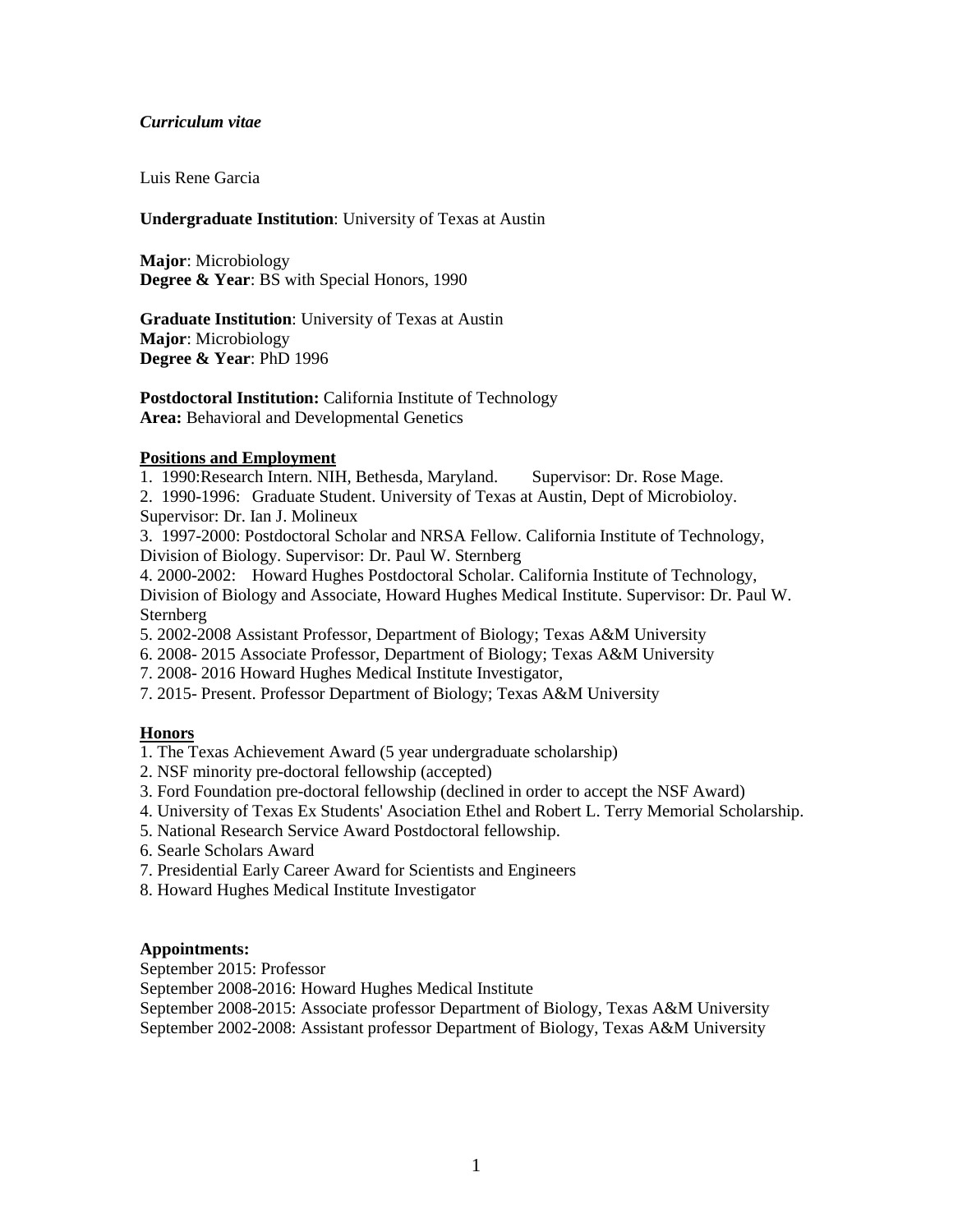### **Research Support**

# **Howard Hughes Medical Institute (2008-August 2016). Role PI**

Environmental and Genetic Regulation of Motivated Behavior

Purpose of the study is to deeply dissect the molecular signal transduction and interconnectivities of different sensory motor units used in the modulation of innate motivated behaviors. The project also involved the development/optimization of optical tools to analyze circuit function in behaving animals.

## **RO1 GM70431 NIH (2003-2010). Role PI**

## **Genetic Regulation of Mating Behavior in** *C. elegans* **males.**

Purpose of the study was to use C. elegans mating behavior as a model to dissect the molecular interactions between dopaminergic signal transduction and ionotropic acetylcholine signaling that regulates the termination or persistence of behavioral sub-routines.

## **Searle Scholars Program (2003-2006). Role PI**

Identification of ERG K channel-regulated pathways used in C. elegans male mating behavior. Purpose of the study was to identify alternative K+ channels that can compensate for the loss of ERG-type  $K<sub>+</sub>$  channels. The ERG  $K<sub>+</sub>$  channels are essential for regulating cardiac rhythms.

### **Publications**

Barr MM, **García LR.** Portman DS. 2018. Sexual dimorphism and sex differences in Caenorhabditis elegans neuronal development and behavior. **Genetics** 208: 909-935.

Versaw WK, **García LR.** 2017. Intracellular transport and compartmentation of phosphate in plants. **Curr Opin Plant Biol.** 39:25-30.

Serrano-Saiz E, Pereira L, Gendrel M, Aghayeva U, Battacharya A, Howell K, **García, LR**, Hobert O. 2017. A Neurotransmitter Atlas of the *Caenorhabditis elegans* Male Nervous System Reveals Sexually Dimorphic Neurotransmitter Usage. **Genetics** 206:1251-1269.

Leboeuf, B and **García, LR.** 2017 *C. elegans* male copulation circuitry incorporates sex-shared defecation components to promote intromission and sperm transfer. **G3. 7:**647-662.

Jee C, Goncalves JF, LeBoeuf B, **García LR**. 2016. CRF-like receptor SEB-3 in sex-common interneurons potentiates stress handling and reproductive drive in *C. elegans*. **Nat Commun**. 7:11957.

**García LR**, Portman DS. 2016. Neural circuits for sexually dimorphic and sexually divergent behaviors in *Caenorhabditis elegans.* **Curr Opin Neurobiol.** 38:46-52.

Rosas PC, Nagaraja GM, Kaur P, Panossian A, Wickman G, **García LR**, Al-Khamis FA, Asea AA. 2016. Hsp72 (HSPA1A) Prevents Human Islet Amyloid Polypeptide Aggregation and Toxicity: A New Approach for Type 2 Diabetes Treatment. **PLoS One.** 9;11(3):e0149409.

Banerjee S, **García LR**, Versaw WK. 2016. Quantitative Imaging of FRET-Based Biosensors for Cell- and Organelle-Specific Analyses in Plants. **Microsc Microanal.** 22(2):300-10.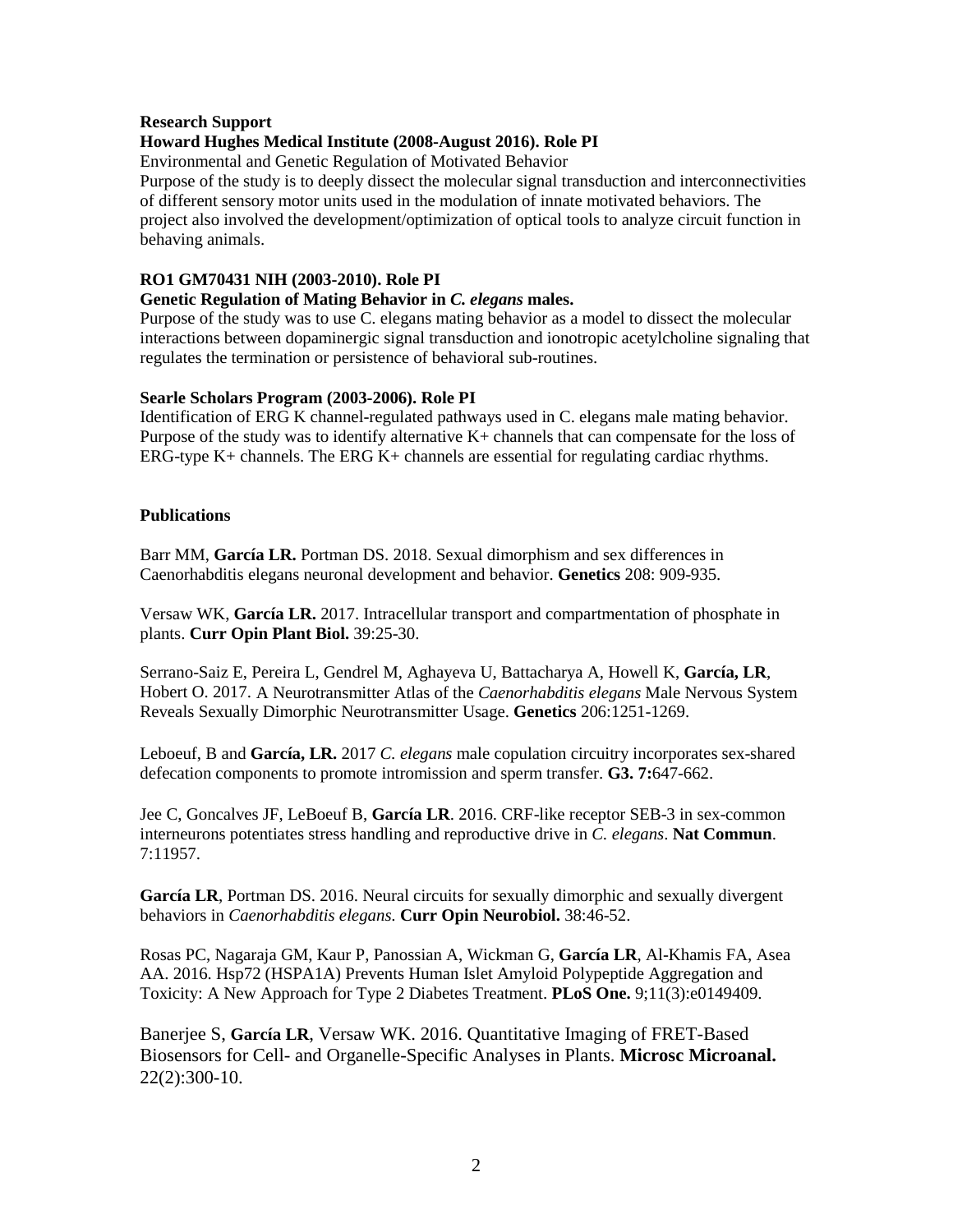Correa PA, Gruninger T**, García LR**. 2015. DOP-2. D2-Like Receptor Regulates UNC-7 Innexins to Attenuate Recurrent Sensory Motor Neurons during *C. elegans* Copulation. **J Neurosci.** 8;35(27):9990-10004.

Pereira L, Kratsios P, Serrano-Saiz E, Sheftel H, Mayo AE, Hall DH, White JG, LeBoeuf B, **Garcia LR**, Alon U, Hobert O. 2015. A Cellular and regulatory map of the cholinergic nervous system of C. elegans. **eLife.** 4: e12432.

Banerjee S**,** Versaw, WK and **Garcia LR**. 2015. Imaging Cellular inorganic phosphate in *Caenorhabditis elegans* using a genetically encoded FRET-Based Sensor. **PloS One.** 10(10): e0141128.

Mukherjee P, Banerjee S**,** Wheeler A, Ratliff LA, Irigoyen S, **Garcia LR**, Lockless SW, Versaw WK. 2015. Live Imaging of Inorganic phosphate in plants with cellular and subcellular resolution. **Plant Physiol.** 2015 Mar;167(3):628-38.

Zhang, L., Gualberto, D.G., Guo, X, Correa**,** P**.**, Jee, C., and **Garcia,L.R**. 2015. TMC-1 attenuates *C. elegans* development and sexual behavior in a chemically defined food environment. **Nature Commun.** 6:6345.

Jobson MA, Valdez CM, Gardner J, **Garcia LR**, Jorgensen EM, Beg AA. Spillover transmission is mediated by the excitatory GABA receptor LGC-35 in C. elegans. **J Neurosci.** 2015 Feb 11;35(6):2803-16.

Chen, X and **García, LR**. 2015. Developmental Alterations of the C. elegans Male Anal Depressor Morphology and Function Require Sex-Specific Cell Autonomous and Cell Non-Autonomous Interactions. **Developmental Biology**. 398:24-43.

García, LR. 2014. Regulation of sensory motor circuits used in C. elegans male intromission behavior. **Seminars in Cell and Developmental Biology**. 33:42-49.

Leboeuf, B and **García, LR**. 2014. A network of sensory-motor neurons and dopaminergic support cells couples ejaculation and satiation in *C. elegans* males. **eLife** 2014;10.7554/eLife.02938

Guo, X and **García, LR.** 2014. SIR-2.1 integrates metabolic homeostasis with the reproductive neuromuscular excitability in aging male *C. elegans*. **eLife**:3:e01730

Markert, M and **García, LR.** 2013. Virgin *Caenorhabditis remanei* females are attracted to a colial pheromone released by con-specific copulating males. **Worm.** (2):e24448.

Correa P, LeBoeuf B, **García LR .** 2012. C. elegans [dopaminergic D2-like receptors delimit](http://www.ncbi.nlm.nih.gov/pubmed/23166505)  [recurrent cholinergic-mediated motor programs during a goal-oriented behavior.](http://www.ncbi.nlm.nih.gov/pubmed/23166505) **PLoS Genet.** (11):e1003015.

Leboeuf B and **García LR**. **2012**. Genetic interactions between BK channels and EAG family K+ channels regulate the neuromuscular circuitry that controls *C. elegans* male mating behavior. **Genetics**. 190(3):1025-41..

Guo, X, Navetta, A., Gualberto, D.G., and **García, LR**. **2012.** Behavioral decay in aging male *C. elegans* correlates with increased cell excitability. **Neurobiology of Aging.** (7):1483.e5-23**.**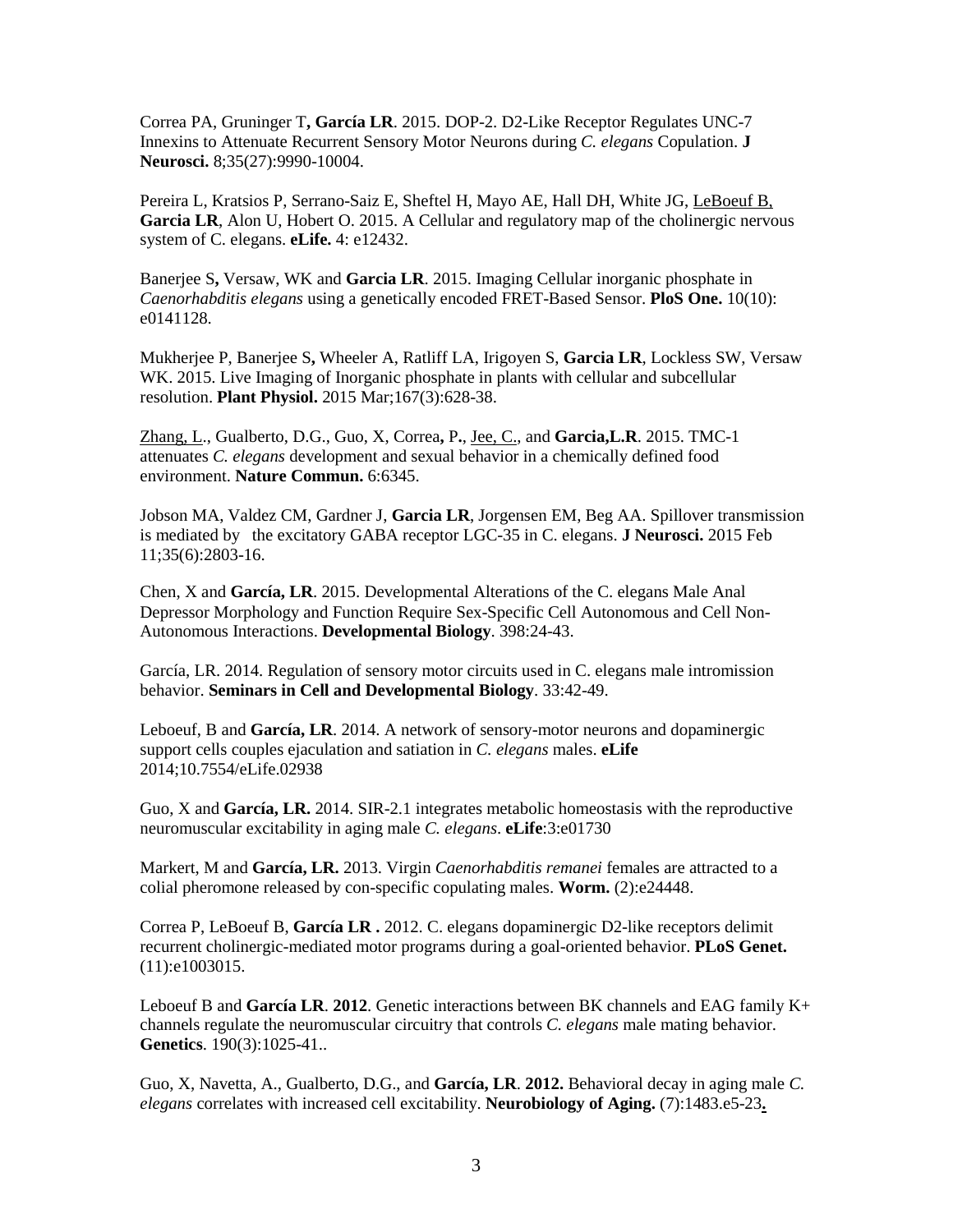Liu Y, LeBeouf B, Guo X, Correa PA, Gualberto DG, Lints, R and **García, LR**. **2011**. A cholinergic-regulated circuit coordinates the maintenance and bi-stable states of a sensory-motor behavior during *Caenorhabditis elegans* male copulation. **PLoS Genetics** 7(3);e1001326.

Leboeuf B, Guo X, and **García LR**. **2011** The effects of transient starvation persist through direct interactions between CaMKII and ether-a-go-go K+ channels in *C. elegans* males. **Neuroscience**. 175:1-17.

Gruninger, T.R., Gualberto, D.G.and **García, LR**. **2008.** Sensory Perception of Food and Insulinlike Signals Influence Seizure Susceptibility. **PloS Genetics**. 4(7):e1000117.

<sup>∀</sup>LeBoeuf, B., <sup>∀</sup>Gruninger, T.R., ( <sup>∀</sup>Co-first Authors) and **García, LR**. **2007**. Food deprivation suppresses defective ERG  $K+$  channel-induced muscle seizures through CaMKII and EAG  $K+$ channels. **PloS Genetics**.3(9): e156.

Gruninger, T.R., LeBoeuf, B, Liu, Y, and **García, LR**. **2007**. Molecular Signaling Involved in Regulating Feeding and Other Motivated Behaviors. **Molecular Neurobiology**. 35: 1-20.

**García, LR**. LeBoeuf, B, and Koo, P. **2007**. Diversity in Mating Behavior of Hermaphroditic and Male-Female *Caenorhabditis* Nematodes. **Genetics**. 175:1761-1771.

Liu Y, LeBoeuf, B, and **García, LR**. **2007.** Gαq-coupled Muscarinic Acetylcholine Receptors Enhance Nicotinic Acetylcholine Receptor Signaling in C. elegans Mating Behavior. **J. Neurosci**. **27**: 1411-1421.

Reiner, DJ., Weinshenker, D., Tian, H., Thomas, J.H., Hishiwaki, K., Miwa, J., Gruninger, T., LeBoeuf, B., **García, LR**. **2006**. Behavioral Genetics of *Caenorhabditis elegans unc-103* encoded ERG-like K+ Channel. **J. Neurogenetics**. 20:41-46.

Gruninger, T.R., Gualberto, D.G., LeBoeuf, B., and. **García, LR**. **2006**. Integration of Male Mating and Feeding Behaviors in *Caenorhabditis elegans*. **J. Neurosci**. **26**:169-179.

Kemp, P., **García, LR**. and Molineux, I.J. **2005**. Changes in bacteriophage T7 virion structure at the initiation of infection. **Virology**. 2:307-317.

Barr, M. and **García, LR**. **2005**. Male Mating behavior. WormBook, ed. The C. elegans Research Community, **WormBook**, doi/10.1895/wormbook.1.7.1, [http://www.wormbook.org](http://www.wormbook.org/)

<sup>∀</sup>Moghal, N., \*<sup>∀</sup> **García, LR**. **(** <sup>∀</sup>**Co-first Authors)**, Khan, L.A., Iwasaki, K., Sternberg, P.W. **2003** Modulation of EGF receptor-mediated vulval development by Gαq and excitable cells in *C. elegans*. **Development**. 130:4553-4566.

**Garcia, L.R**. and P.W. Sternberg. **2003** *C. elegans* UNC-103 ERG-like potassium channel regulates contractile behaviors of sex muscles in males prior to and during mating. **J. Neurosci**. 23:2696-270.

**García, LR**., Mehta, P., and P.W. Sternberg. **2001**. Regulation of distinct muscle behaviors controls the *C. elegans* male's copulatory spicules during mating. **Cell** 107: 777-788